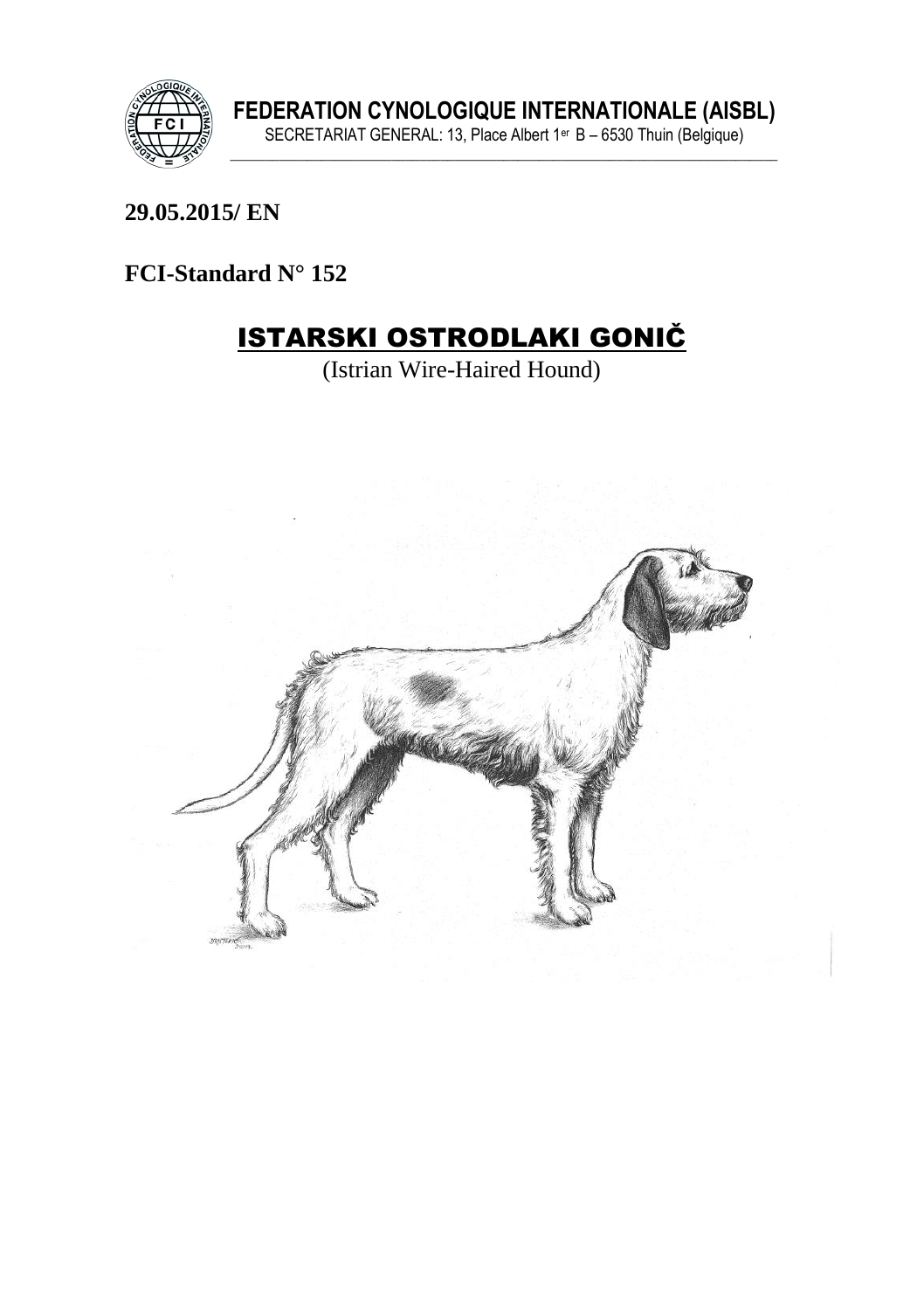**TRANSLATION**: Christina Bailey / Official language (DE). Revised by Renée Sporre-Willes.

#### **ORIGIN**: Croatia.

#### **DATE OF PUBLICATION OF THE OFFICIAL VALID STANDARD**: 03.11.2014.

**UTILIZATION**: A hound with lots of stamina particularly fitted for hare, fox and boar hunting but can also be used as a tracking leash hound.

| <b>FCI-CLASSIFICATION:</b> Group 6 |                     | Scenthounds and related              |  |
|------------------------------------|---------------------|--------------------------------------|--|
|                                    |                     | breeds.                              |  |
|                                    |                     | Section 1.2 Medium sized scenthounds |  |
|                                    | With working trial. |                                      |  |

**BRIEF HISTORICAL SUMMARY**: The breed descends from the "East Adriatic white hound with markings". The hair is wire-haired due to the climate, where the breed was bred. These are mountain areas at the east Adriatic coast, where temperatures are low.

The earliest description of the wire-haired Istrian Hound can be found in the manuscript of the Dakovoe Bishop Petar Bakic from the year 1719, where it says that the breeding of this breed was already known before the  $14<sup>th</sup>$  century. The earliest picture document of this breed can be found in the cathedral of the Evangelist Markus in Makarska. The FCI published the first standard for the Istrian Wire-Haired Hound on the 6<sup>th</sup> of April 1955.

**GENERAL APPEARANCE**: A dog of rustic appearance and strong hound-like body, of medium size with characteristic longer coarse hair of snow-white colour with orange coloured markings on the head and on the body. Due to the wire-haired coat this breed appears robust. The difference between male and female has to be distinctive.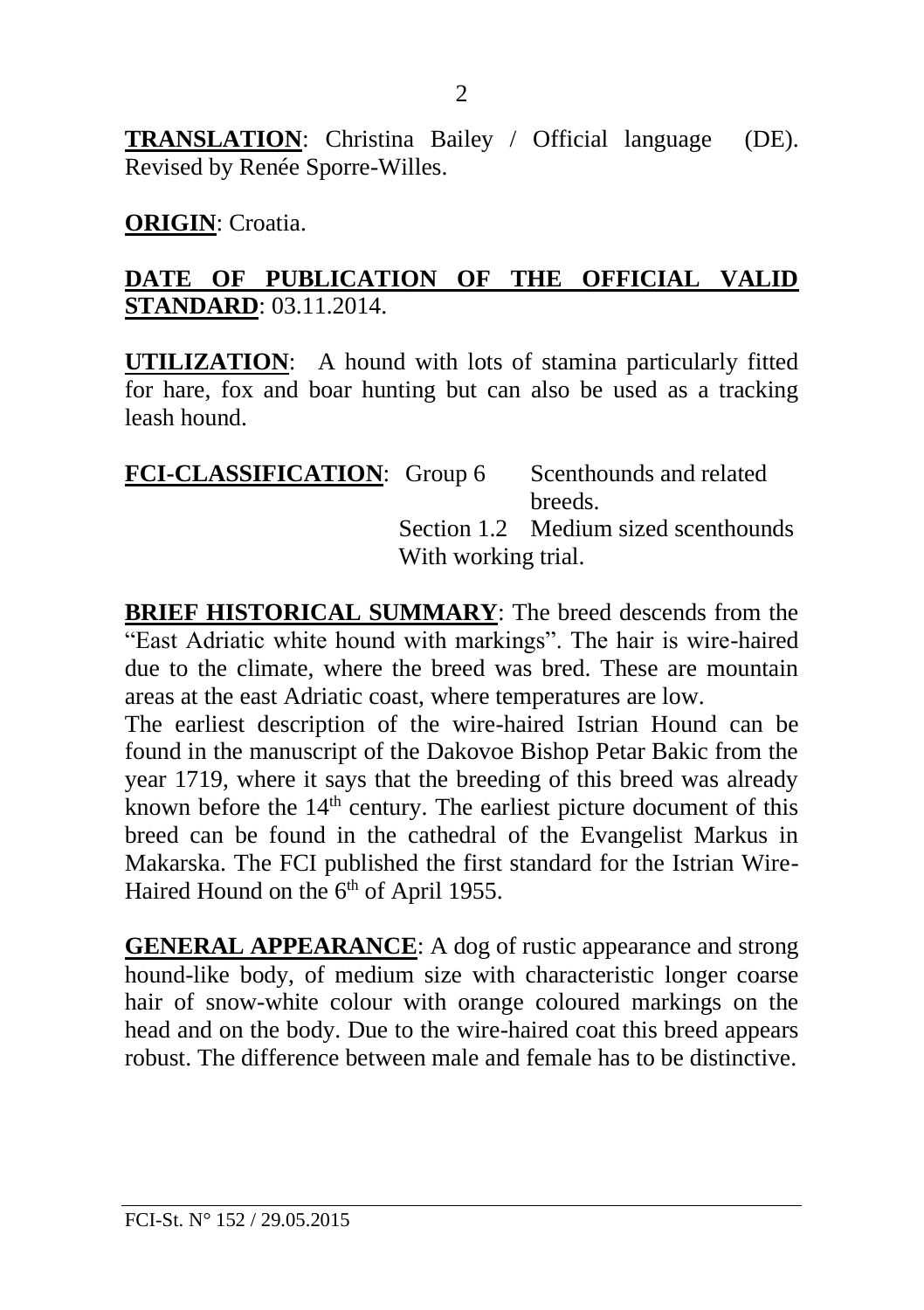# **IMPORTANT PROPORTIONS**:

Rectangular body; length to clearly exceed height at the withers. Height to the elbow: about 50% of the height at the withers. The length of skull to slightly exceed the length of muzzle.

**BEHAVIOUR/TEMPERAMENT**: The breed is easy to train for hunting and its constitution makes it possible to use him for hunting in any weather condition and also in rough, stony or hilly terrain. His voice is of medium tone but it also has deeper sounds. Gentle, even temperament, with a stern expression. Devoted to his owner.

**HEAD**: The head is well proportioned in relation to the body. The head shows slight divergent lines.

#### CRANIAL REGION:

Skull: Slightly longer than the muzzle, broadest between the ears. The temporal area is rounded. The occipital protuberance and the frontal furrow are well developed. The skull is covered with strands of softer and longer hair.

Stop: Moderately developed.

#### FACIAL REGION:

Nose: Must not be higher or lower than the nose bridge, the nostril are well open. The whole nose leather and the inside of the nostrils have to be black or brown pigmented. Partially non-pigmented nose leather (partially pink coloured) can be tolerated but is not desirable.

Muzzle: Strong, slightly shorter than the skull, rectangular, tapering from the stop towards the nose but not pointed, covered with a dense moustache and beard. The nose bridge is straight.

Lips: Medium thickness, close fitting to the jaw, the labial commissure is not visible. Fully pigmented in correspondence with the colour of the nose leather. Partially non-pigmented lips (partially pink coloured) can be tolerated but are not desirable.

Jaws/Teeth: The jaws are strong, well developed and the teeth are white and placed evenly. Scissors bite. The incisors are placed vertically into the jaw.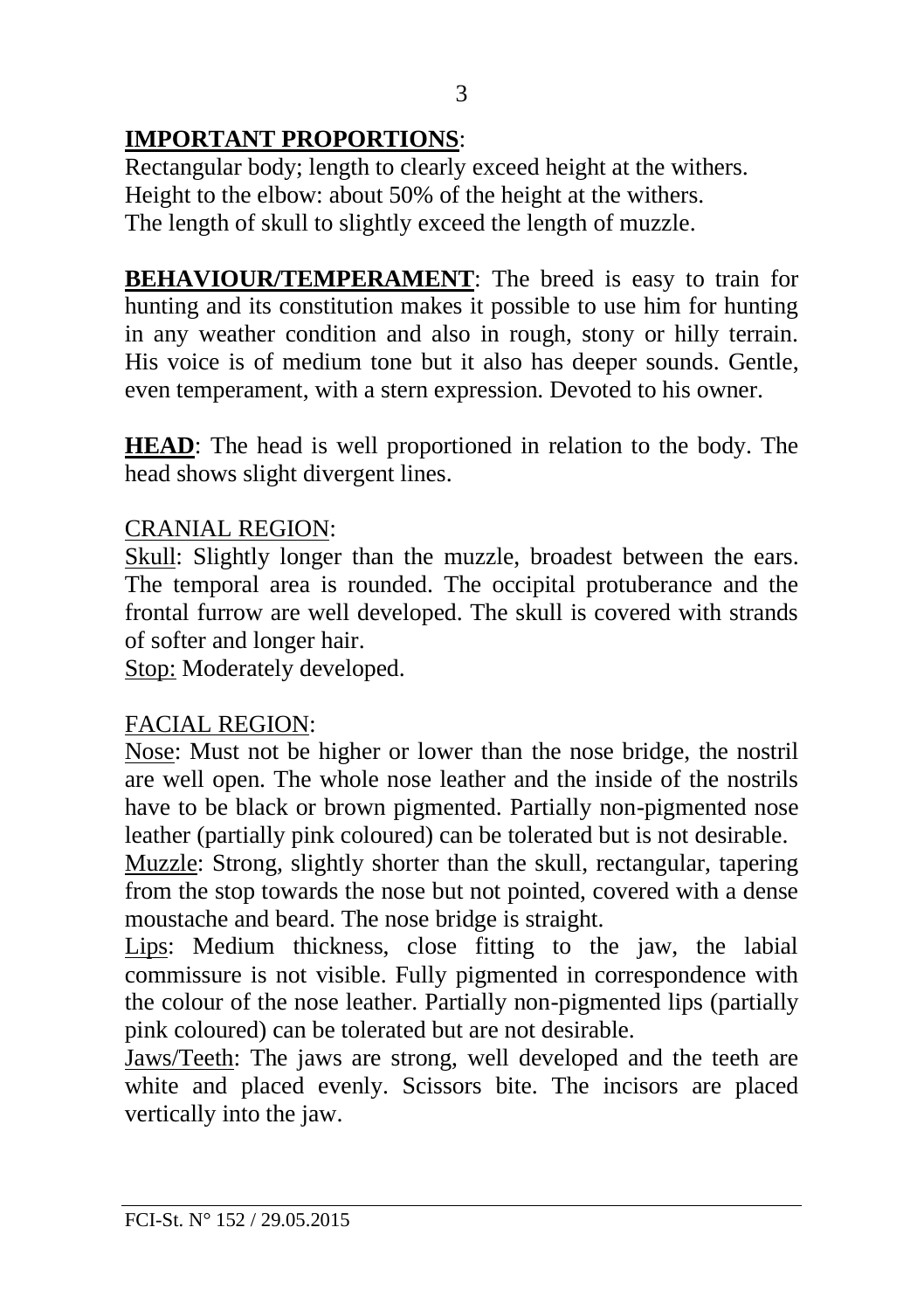A complete dentition is desirable (42 teeth in accordance with the dental formula). Missing premolars PM1 and molars M3 are not taken into account. The missing of other teeth is undesirable.

Cheeks: The chewing muscle and the cheekbone must not be too accentuated.

**EYES**: Medium size set moderately wide apart, semi frontal set in an angle of 10–15 degrees to the horizontal line. Oval shaped, colour is dark brown and the expression is serious. The eyelids must not be loose and show no signs of Entropion or Ectropion. The eyelids to be pigmented in correspondence with the colour of the nose leather. Partially non-pigmented eyelids (partially pink coloured) can be tolerated but are not desirable. The eyebrows are bushy and covered with longish wiry hair.

**EARS**: Dropped, set at eye level. The ear has the shape of a triangular with a rounded tip, is medium long and when drawn forward has to reach the labial commissure. The ears must not show any folds, not be rolled in or carried sticking out. They are covered with shorter hair

**NECK**: Strong, well muscled and placed in a 45 degrees angle to the horizontal line. It tapers towards the head. The skin is taut without dewlap or very pronounced folds.

**BODY**: Body has to be strong but harmoniously developed.

Withers: Well pronounced.

Back: Strong, well muscled, level and broad.

Loin: Of moderate length, broad well muscled, tight and well attached to the croup.

Croup: Well muscled, strong, broad, sloping at a 25–30 degrees angle to the horizontal line. Placed a little lower than the withers.

Chest: Deep, broad, capacious but not too broad or barrelled. The rib cage has to reach to the elbows.

Underline and belly: The underline rises slightly from the sternum to the flanks to show a slight tuck up.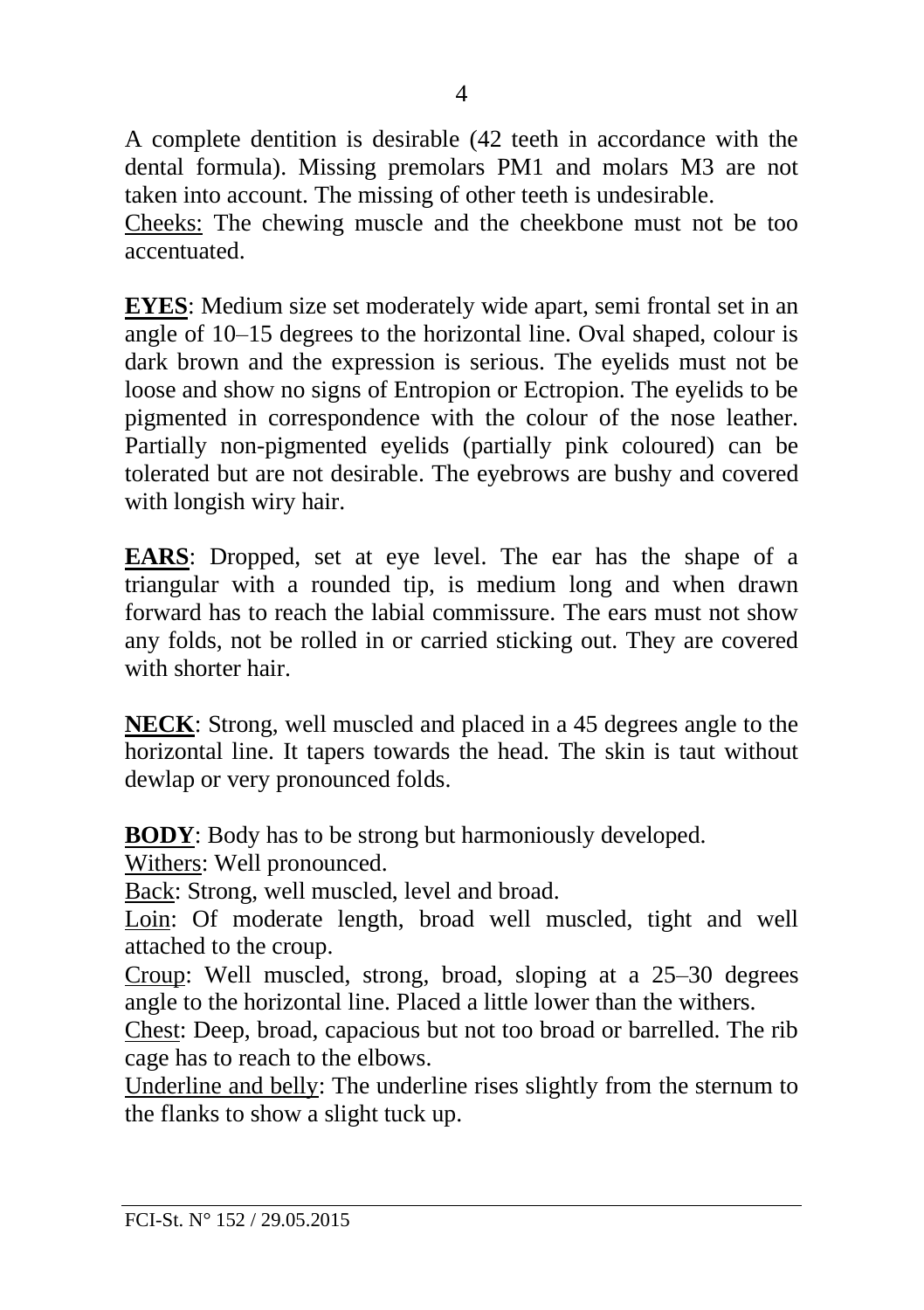**TAIL**: Set as a continuation of the line of the croup. Strong at the root, gradually tapering towards the tip of the tail. Stretched downwards it reaches the hock or even below. Sabre shaped tail, carried below the topline. Tail carried higher when the dog is excited (in affect) is tolerated but it must not be carried above the back nor bent in under body or. Tail to be well covered with hair, longer on the underside of the tail.

# **LIMBS**:

FOREQUARTERS:

General appearance: The forequarters must be in good proportion to the body.

Shoulder: Of medium length, muscular. The shoulder angle is 115– 120 degrees.

Elbow: Close fitting to the body.

Forearm: Strong, rounded bone with strong muscle tone. Parallel seen from the front.

Carpus (Wrist): Short and elastic.

Metacarpus (Pastern): Elastic, slightly sloping.

Forefeet: Oval shaped with tight toes and strong nails and pads.

### HINDQUARTERS:

General appearance: Strong and elastic in action.

Thigh: Strong, broad and well muscled.

Lower thigh: Forming an angle of ca 40 degrees to the horizontal line.

Hock joint: Strong and solid. The hock angle is ca 130 degrees.

Metatarsus (Rear pastern): Nearly vertical to the ground, solid and elastic.

Hind feet: Oval shaped with tight toes and strong nails and pads.

**GAIT/MOVEMENT:** The reach is substantial with a strong drive. The movement has to be harmonious; there must be no twitching. Preferably the back has to be firm during action and the limbs must not cross over.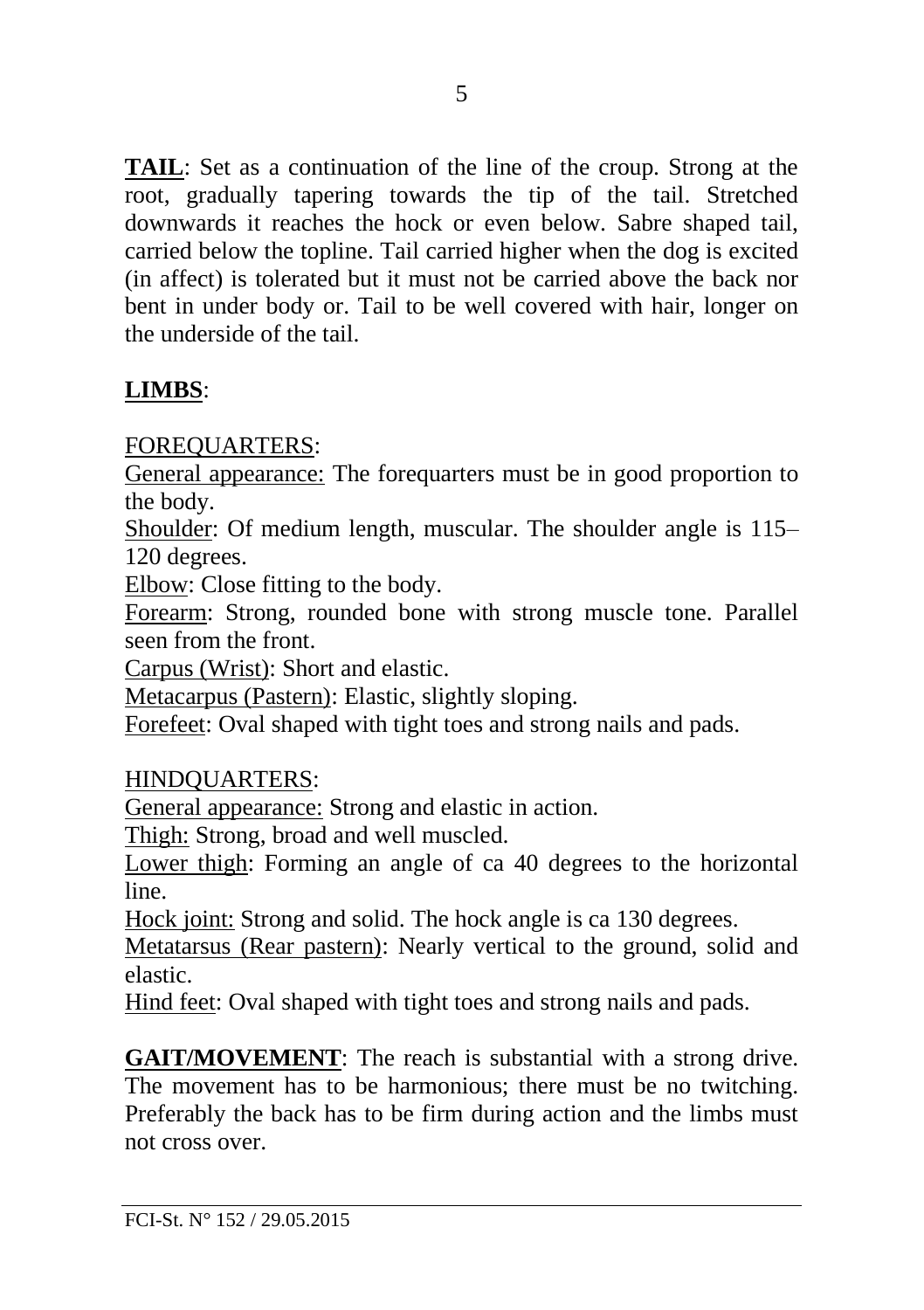**SKIN**: Elastic, of medium thickness, well fitting to the body, without wrinkles and of pink colour. Often the pigment shows on the skin in a form of greyish-black (sometimes brownish) mottles, which is visible through the white coat. This is permitted.

# **COAT**:

Hair: The topcoat is wiry, harsh and slightly wavy, without shine but dull, about 5–8 cms long. It should not lay flat on the body. The hair must not be curly or form locks. On the muzzle it forms moustaches and a beard and above the eyes well pronounced eyebrows, where it is a little softer than on the body. On the ears the hair is shorter and straighter. Under the topcoat is a shorter more dense undercoat, which lies close to the body and is more evident during the wintertime.

Colour: The basic colour is snow-white with orange coloured markings on the body and the head. The orange coloured markings can be found in all shades, but shades must be even. The total amount of orange coloured markings must not exceed one third of the whole body. On the head the markings can be found on the ears, on the skull and on the foreface but the head must not be completely orange coloured. A symmetrical spread of the markings on the head is desirable. The markings on the body can be anywhere, mostly on the back, on the ribcage and around the tail set. Markings have the shape of spots, which have to be clearly separated. They must not get uneven or paler towards the edge of the markings. Small spots, if visible through white basic colour, can usually be found on ears.

### **HEIGHT AND WEIGHT**:

| Height at the withers: | Males:   | $50 - 54$ cm. |
|------------------------|----------|---------------|
|                        | Females: | $48 - 52$ cm. |

Height differences of  $+/- 3$  cm in males and females of excellent type and conformation will be tolerated.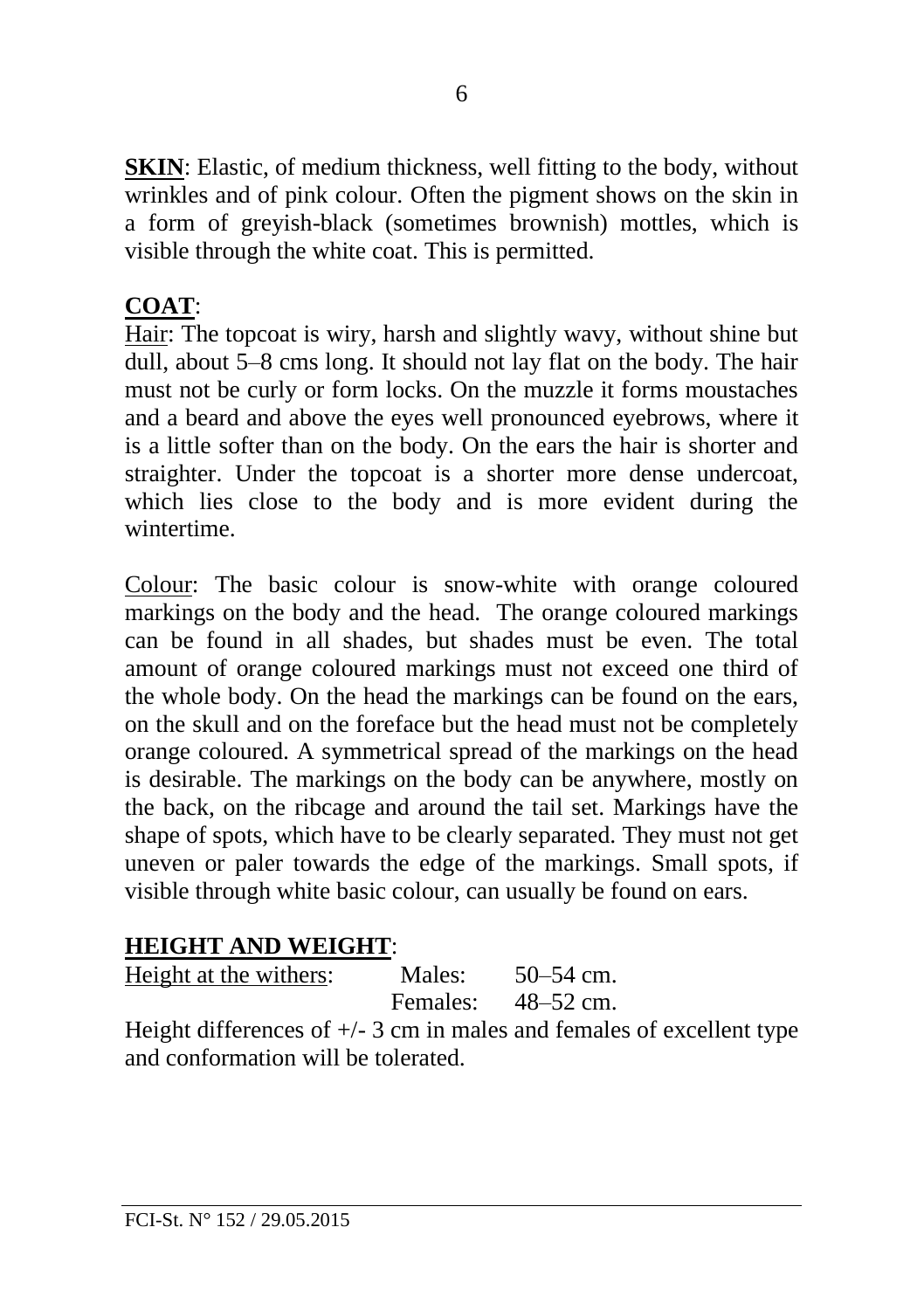**FAULTS**: Any departure from the foregoing points should be considered a fault and the seriousness with which the fault should be regarded should be in exact proportion to its degree and its effect upon the health and welfare of the dog and its ability to perform its traditional work.

# **DISQUALIFYING FAULTS**:

- Aggressive or overly shy dogs.
- Dogs, which clearly show physical or behavioural abnormalities.
- Converging headlines.
- Muzzle longer than skull.
- Concave or convex nose bridge.
- Undershot or overshot, wry mouth.
- Blue eyes.
- Totally non-pigmented nose, eyelids or liprims.
- Body length shorter than the height at the withers.
- Short legged dogs of achondroplastic type.
- Tail carried in a ring or a laterally curved tail.
- Coat on the body longer than 12 cm.
- Coat on the body shorter than 3 cm.
- Soft, pronounced wavy, curly or tangled coat.
- Red, chestnut brown, lemon yellow markings or any other coat colour not in the standard.
- Presence of a third coat colour
- Height above or below the tolerated measures in the standard.

#### **N.B.**:

- Male animals should have two apparently normal testicles fully descended into the scrotum.
- Only functionally and clinically healthy dogs, with breed typical conformation should be used for breeding.